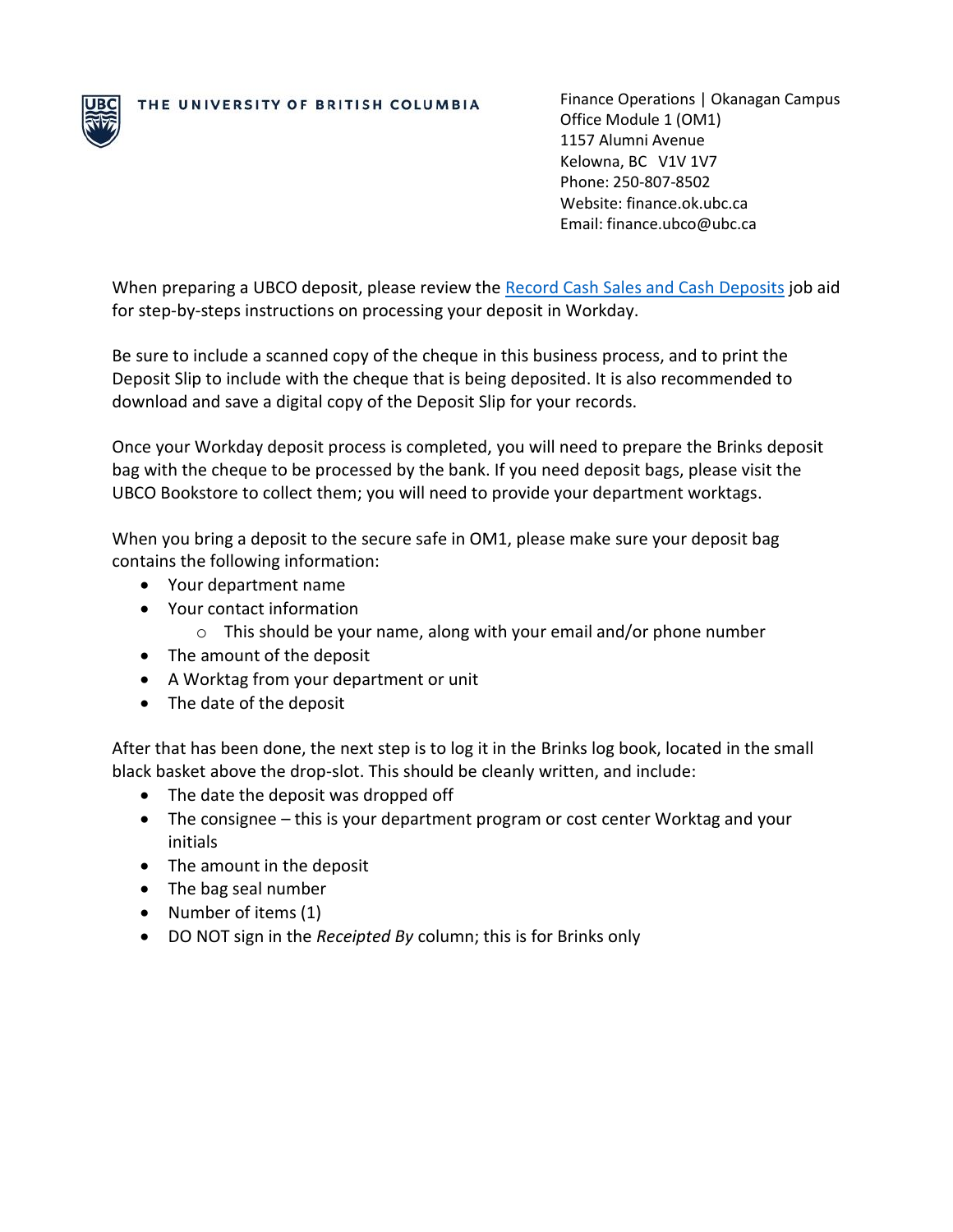Your prepared deposit bag should look similar to the below example. Some tips to make this deposit easier are:

- Do not use gel pens because they will smudge
- Write clearly and legibly
- Do not cover the barcode at the top
- Make sure you accurately log this deposit in the Brinks log book, located in the basket

|                                      | <b>UBC 0111887</b>                                                                                                                                                                                                                                                                                        |
|--------------------------------------|-----------------------------------------------------------------------------------------------------------------------------------------------------------------------------------------------------------------------------------------------------------------------------------------------------------|
|                                      | CAUTION: ATTEMPTS TO REOPEN WILL INDICATE TAMPERING.                                                                                                                                                                                                                                                      |
| w<br>0<br>HERE TO OPEN<br>DO NOT CUT | <b>TO USE:</b><br>1) In ballpoint pen, complete write-in area below.<br>2) Insert deposit slip into bag.<br>3) Remove liner from adhesive area.<br>4) Fold along line and PRESS closed.<br><b>BAG IS NOW SEALED.</b><br>5) Numbered paper liner is your receipt. Attach to store<br>copy of deposit slip. |
|                                      | CUT HERE TO OPEN - BECURIPAK T - DO NOT CUT HERE TO OPEN<br>a place of mind<br>THE UNIVERSITY OF BRITISH COLUMBIA                                                                                                                                                                                         |
|                                      | FROM: UBC OKanagan                                                                                                                                                                                                                                                                                        |
| Z<br>D<br>P<br>E<br>N                | DEPARTMENT NAME: Finance Operations                                                                                                                                                                                                                                                                       |
|                                      | anita-friesen@ubc.ca<br>51,500.75<br>PM003404                                                                                                                                                                                                                                                             |
|                                      | DATE: Jan 21, 2021                                                                                                                                                                                                                                                                                        |
| DO NOT CUT HERE T                    | TO: HSBC Transit Number 10020                                                                                                                                                                                                                                                                             |
|                                      | <b>RECEIVER - DO NOT OPEN</b>                                                                                                                                                                                                                                                                             |
| ECUR-PA                              | <b>SECUR.PAK</b><br>If closure at top of bag is distorted, torn or disrupted<br><b>NOTIFY SENDER IMMEDIATELY</b>                                                                                                                                                                                          |
| ወ                                    | <b>EMOVE CONTENTS - CUT ALONG BOTTOM DOTTED LINE</b>                                                                                                                                                                                                                                                      |